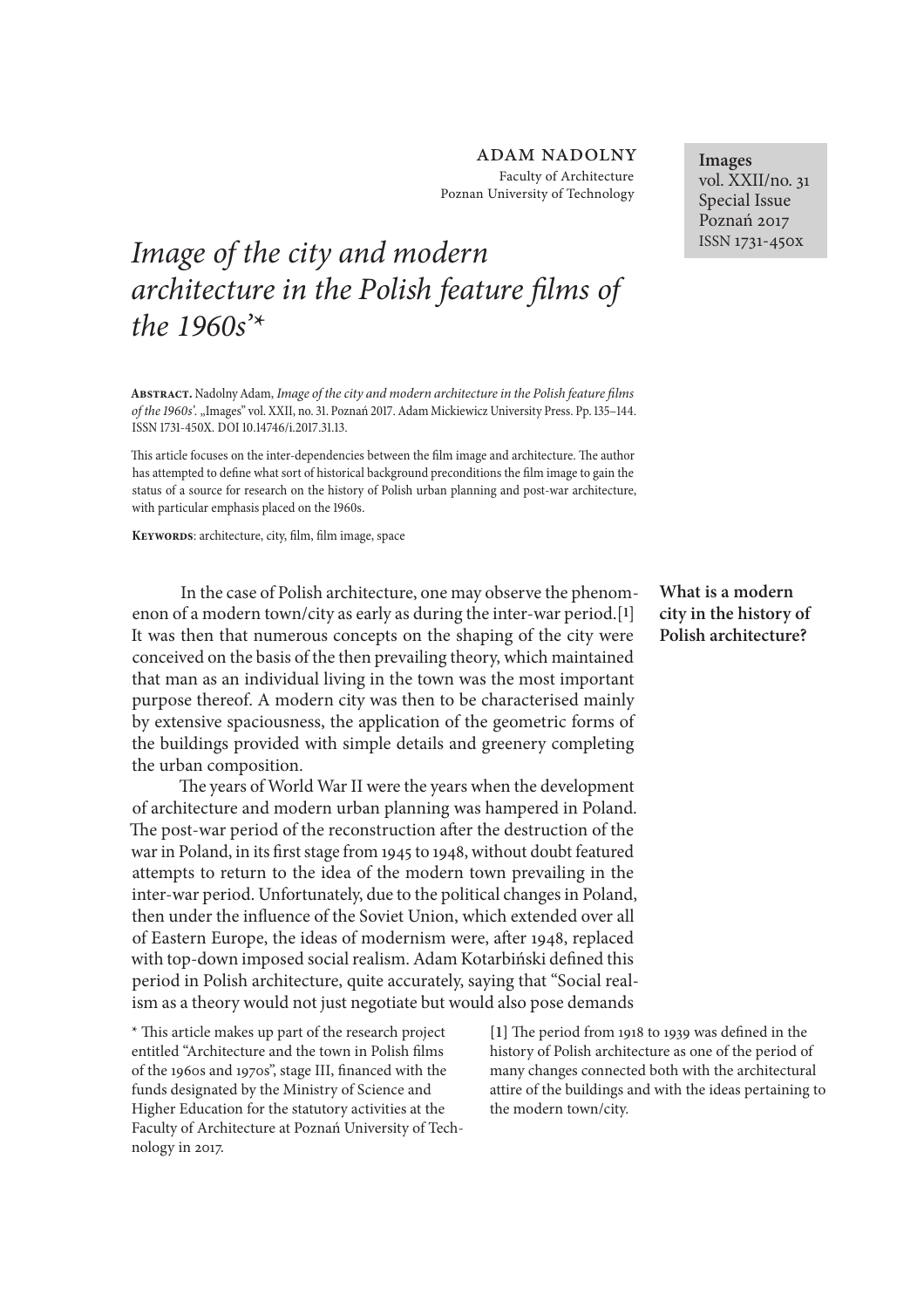of a structural nature. Generally speaking, its demands would come down to the slogan «architecture [that would be] socialist in contents and national in form»".[**2**]

This trend in Polish architecture and urban planning showed certain features of the return to historical architecture, where the classical connotations would play a signifcant formal and spatial role. Classical solutions in the urban planning of the Polish cities of the post-war period were contrary to the ideas propagating modern trends.

This changed after 1956 when, due to the political changes, Polish architecture once again turned towards modernism. Because the reconstruction of many Polish cities and towns afer the wartime destruction was still in progress, there was very high demand for new space, both space dedicated to public purposes and that dedicated to more basic functions such as multi-family residential blocks. Such high demand for new fats contributed without doubt to a prompt, increased interest in modernism, the postulates of which included, among others, the 'mass production of houses'. Thus, one may observe the return of modernism in the Polish architecture of the 1960s has come into being.

## **Selection of research material**

Research material for the needs of this publication was downloaded from the website featuring Polish flms: www.Filmpolski.pl, which is a collection of Polish flms produced in the years covered by this research, that is, during the 10-year period from 1960 to 1970, among other years. In view of the specifc nature of the research, we have assumed the following criteria to be met by our research material: full-length Polish cinema feature flms made in the aforementioned period in Poland by a Polish director, with Polish being the language of the script. The database of Polish films also includes collections of other types of flms such as: short-feature flms, television flms, television plays, documentaries, cartoons and students' frst short flms. For the reason of the focus of the author's research, we have further analysed exclusively full-length cinema feature films. The preliminary research intended for the selection of the information collected in the database has shown that, as regards Polish flms, the number of flms made in respective years is very high. To present the scale of the Polish flm production in the period under analysis, that is from 1960 to 1970, I would like to refer to the following data:

Another stage for the selection of the research material was the selection of cinema feature flms meeting the adopted at the beginning criteria from the list of flms included in the database of feature flms. As I have already mentioned, only Polish flms made in Poland and presented in the Polish language were taken into account within the process of detailed selection. The tables below present the selection of cinema feature flms made in the period from 1960 to 1970 broken down per genre. It must be stated that from the point of view of the

**[2]** A. Kotarbiński, *O ideowo*ś*ci i ideologii w architekturze i urbanistyce*, Warszawa, 1985, p. 52.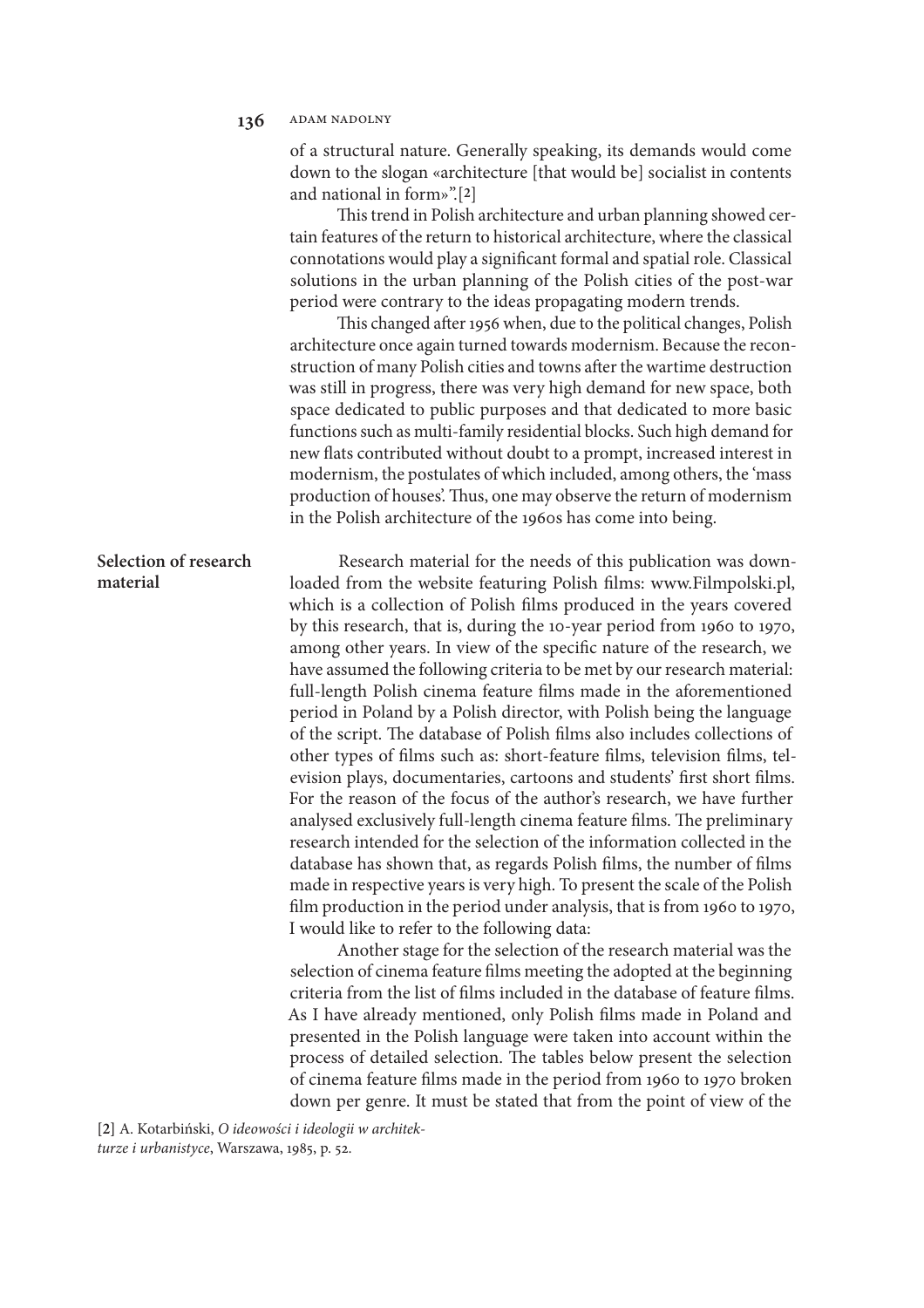Table 1. Number of flm productions in the years 1960–1970 drawn up on the basis of the database of Polish films. The total of all the films made in respective years includes the following types of flm productions: cinema full-length feature flms, television feature flms, documentary flms, cartoons, students' frst short flms, television series, television plays. Author's work

| Year | Number of film<br>productions | Year         | Number of film<br>productions |
|------|-------------------------------|--------------|-------------------------------|
| 1960 | 312                           | 1966         | 509                           |
| 1961 | 355                           | 1967         | 573                           |
| 1962 | 353                           | 1968         | 601                           |
| 1963 | 396                           | 1969         | 607                           |
| 1964 | 395                           | 1970         | 598                           |
| 1965 | 523                           | <b>Total</b> | 5222                          |

assumed time period, in our further research we shall exclusively focus on flms with plots featuring contemporary times, which include the time period of our analysis. A flm director operating within the Polish cultural zone shall constitute another decisive factor.

The specific nature of Polish films made in the 1960s was to a large extent related to the manner of their production conditioned by the financial support from the government. The films made in the in the period being analysed feature a variety of genres: psychological flms, historical flms, war flms and other flms. Each of the images presented would contribute new values to the visual sphere of Polish flm industry. Nevertheless, in view of the main directions of research, cinema films have been selected for research after an in-depth selection process.

A modern city/town with its ideas, geometries, forms and functions, was juxtaposed against the city/town traditionally perceived as the city/town with a network of winding streets and squares. Modernism propagated open space, space that is less cosy than that in the historical city. The already mentioned post-war trend of urbanisation of the Polish cities in the 1960s spread following two ways. On the one hand, the reconstruction process of the historical city centres afer the war destruction[**3**] ended; on the other hand, the suburbs accommodated new concepts of spatial development based on the principles of modernism.

The reconstruction of the historical city centres was intended to recreate the spatial, visual and in a way spiritual values of the urban as the representation of the past and the national heritage. In many instances, the historical, urban structure was supplemented with modern forms, mainly in those parts, where no sufficiently preserved source documents existed.[**4**]

**A modern city and the Polish reality of the 1960s**

**[3]** Warsaw, Poznań, Gdańsk, Szczecin and others. **[4]** Historical views, plans, maps, inventory records and other documents.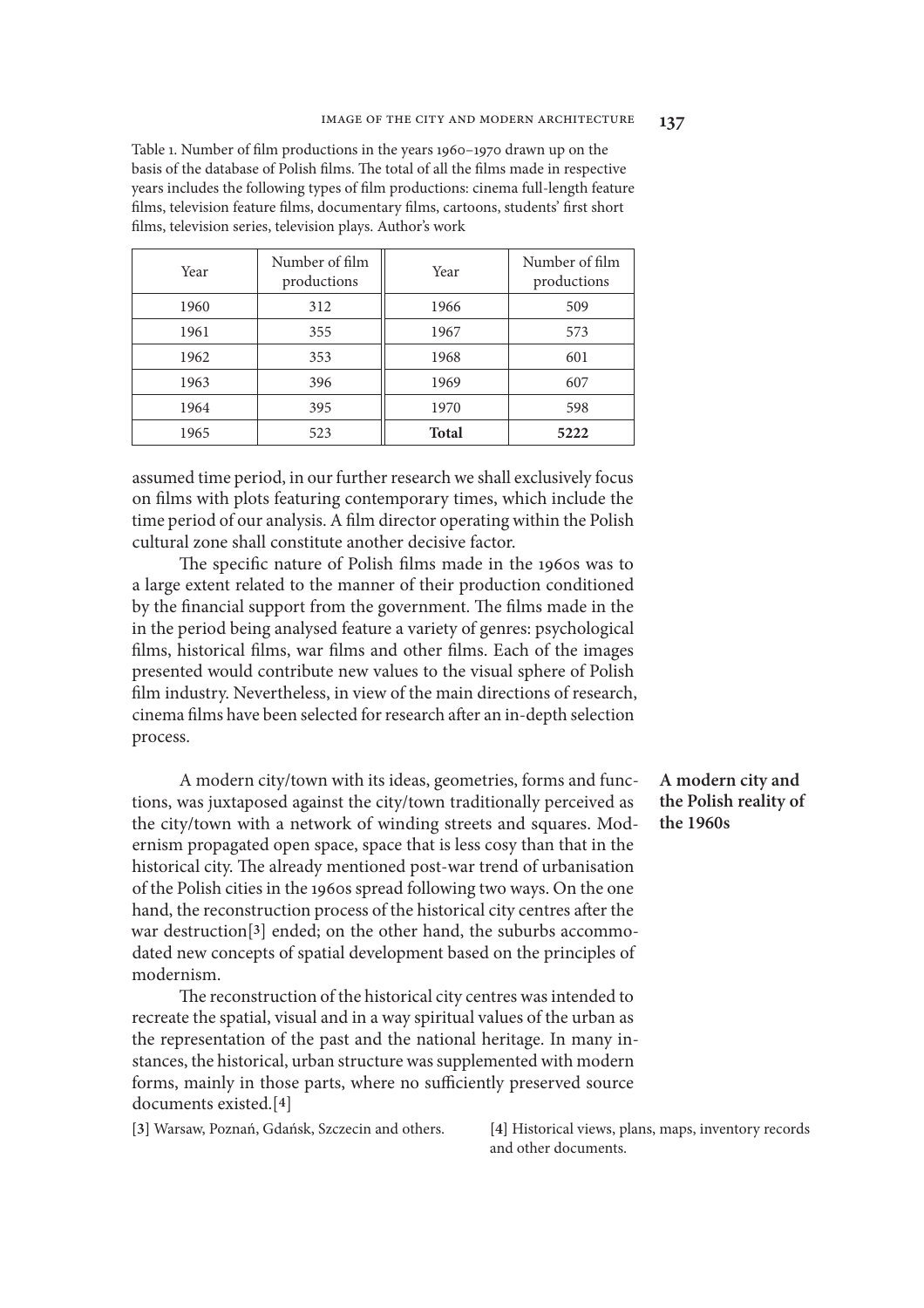The second direction of those followed by the urban reconstruction activities were the works marked with a modern character. The new style was applied both in the newly constructed fragments of the 'downtown' development such as the Eastern Wall in Warsaw,[**5**] and also in the newly constructed housing estates located outside the 'downtown' area. Numerous housing estates constructed using the large concrete panel technology are the effect of that period in Polish urban planning.

As already stated in my considerations, modernism became a prevailing tendency in the architecture and urban planning implemented in the Polish towns. The factors that contributed to such a state of affairs were primarily technical and technological issues. The application of prefabricated technology as the main method for shaping the building form was to contribute to their faster erection. Yet, this pressure on speed of construction quite ofen resulted in poor quality and usability problems. Post-war urban planning in Poland was to ensure the highest number of fats for the developing society; on the other hand, the economic problems of the Polish People's Republic[**6**] efectively hampered the implementation of these ambitious plans.

Another important factor was the ideology, which maintained that a new socialist society can be, or even should be modern. Such ideological modernity translated into the issues of urban planning. The urban planning and modernity were consistent with the official language of the system, which propagated an image of the country spectacularly developing in a number of areas. Once again, I would like to quote Adam Kotarbiński, who summarized the achievements of socialism in this area in the following words "The achievements of urban planning are most clearly visible in large projects made available to the public when completed in the form of important, new architectural and structural facilities with orderly surroundings.[**7**]"

The urbanisation of Polish cities in the spatial perspective involved an important social aspect. In a way, modernism triggered the emergence of a new society, new representatives of the post-war Poland. Society was fascinated with modernity of the town, with the big diference between a modern town and for instance a village, with the metropolitan atmosphere of the town, its renderings, the play of light and shade in space. Summing up, we could say they were, in a way, fascinated with all these elements, which were also frequently showcased by the flm industry of the period.

[5] The architects of the building, located in Warsaw, were: Zbigniew Karpiński, Jan Klewin, Andrzej Kaliszewski, 1962–1969.

**[6]** Within the framework of the centrally planned economy, which prevailed in Poland in the communist period, all the spheres of economic activity were subjected to the state. Such a central management of the economy led to a number of problems, among

others in the construction industry - no sufficient quantities of building materials, interruptions in deliveries, poor quality of materials. All these issues exerted an impact upon the shaping of the post-war image of the construction industry in the Polish People's Republic.

**[7]** A. Kotarbiński, op.cit., p. 123.

**Modernism seen as the recipe for urbanisation of the Polish cities in the post-war period**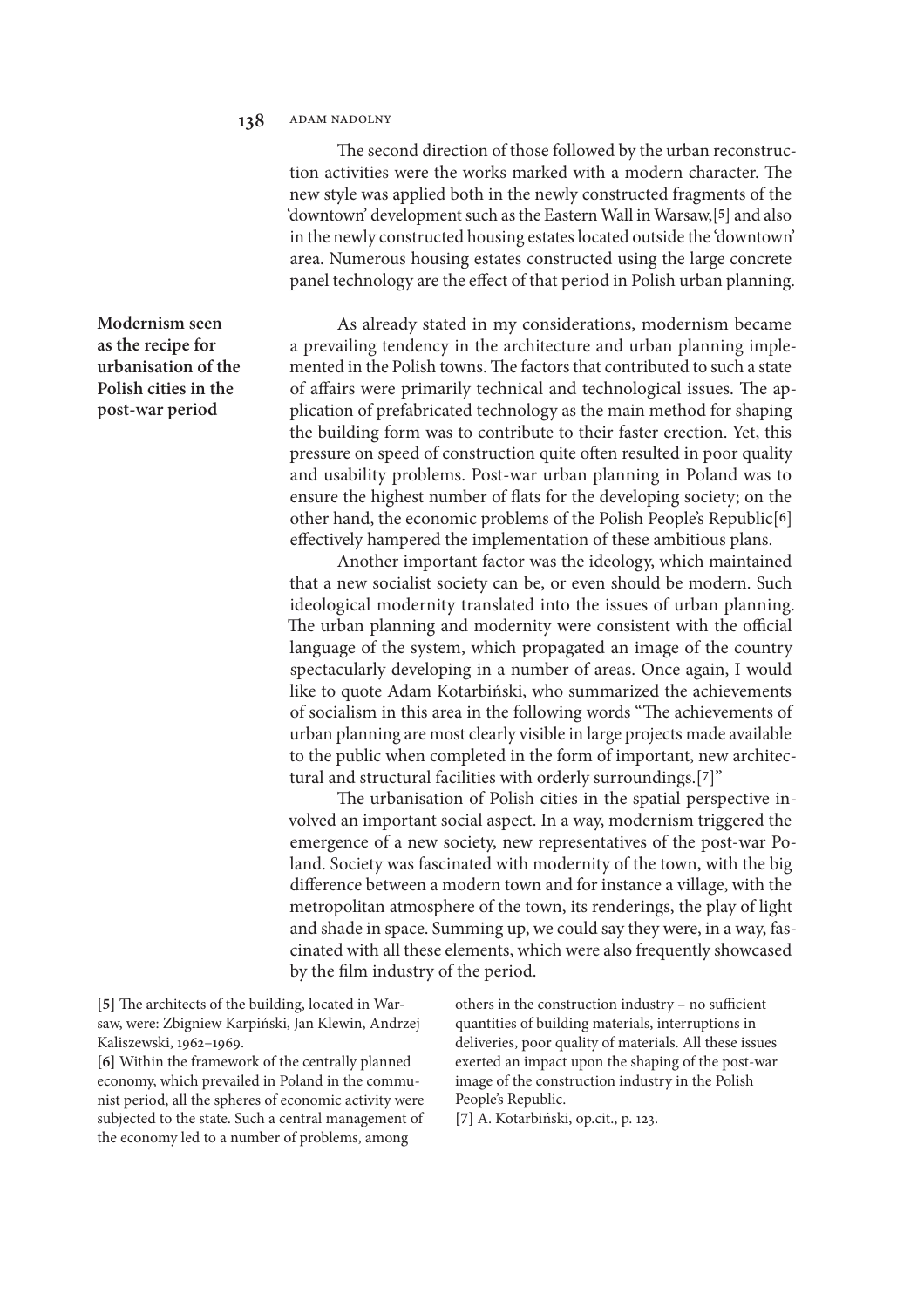#### image of the city and modern architecture **139**

The dynamics of the urban image are due to its nature and properties. This issue was aptly defined by Jan Jacoby in 1968 in "Kino" magazine. "The key issue of film is its motion in space and time, and elimination of just one of these components deprives the flm of its nature".<sup>[8]</sup> The dynamics of the film image, action shots, sequences and the flm set combine smoothly with the idea of a modern town. In its modern space, the dynamics of the people becomes its main asset. If no people are present, irrespective of what space one would create, such a space would be still if devoid of any human presence.

**Film image as the means of recording the dynamics of urban space**



Film is a great recording medium for the changeable dynamics of urban space. What is grasped by the architect in his or her design or concept rendered in a hardcopy or a carbon copy is, in fact, to be of a 3-D nature in space, where respective views form the joint space of the architectural work and interact with the recipient.

The modern town is shown in 1960s Polish feature films as a certain type of a spatial game played between the user of space and the architect. Such a game was, among others, presented by Jerzy Kawalerowicz in his film *Gra* [Game] of 1968. The sequences of a modern city presented by the director, based on the example of Warsaw, constitute an interesting story featuring the dynamic expression of a modern town. In this flm the modernity of the city is not limited only to a portrait of the

**[8]** J. Jacoby, *Film jako cybernetyczny przekaz informacji*, "Kino" 1968, no. 3, p. 42.

Il. 1. Joanna (Kalina Jędrusik), the main character of a flm entitled *Lekarstwo na mi*ł*o*ść [Cure for Love] against the background of the modern building of the Super Sam store in Warsaw, which no longer exists. 1-F-2306-280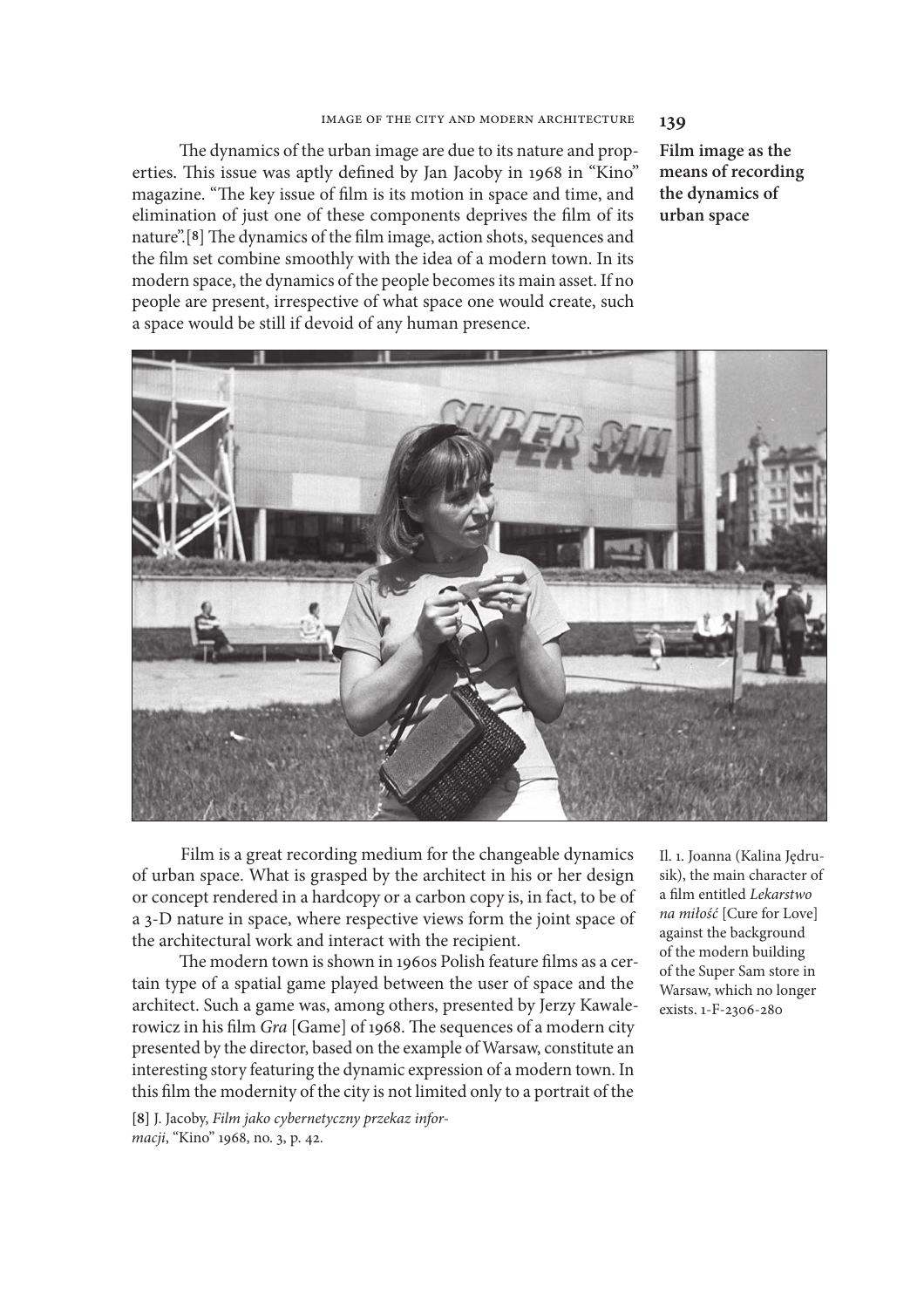#### 140 ADAM NADOLNY

buildings in urban structure. One of the most interesting scenes in the flm is the one where the main character, Małgorzata, played by Lucyna Winnicka, looks through the big windows of her architectural study at the panoramic view of a Warsaw street. The scene is accompanied with sequences of the traffic and the crowds of people seen through the extensive glazing of the building façade.

The film also features shots where the camera follows the film characters moving along the streets of Warsaw. The urban views which the camera records are not only images of the idyllic Old Market Square, but also of the centre of a large city, marked with modern buildings and filled with. The dynamic sequences of the film make the image of Warsaw seem surreal and somewhat immaterial.

The reviewer, Jerzy Płażewski, in his "Kino" magazine review of the flm 1969 directed by Kawalerowicz, accused the director of changing the point of reference with respect to the characters appearing in the flm space in an intentional and almost authoritarian manner. "These are all fragments of lives, let us assume they are true and crucial, nevertheless, they disturb the flm's plot, simply observing the creator's/ dictator's whims."[**9**] In my opinion this voracity of the director, his interest in sequences and dynamics, is the reason why, from the point of view of the history of architecture, he was able to preserve the image of Warsaw in 1968 in the flm shots. His city was modern and free from any references to the political situation prevailing at the time and was only to present the space and the manner of its perception by the characters in the flm.

**A modern city in the feature flm as the means of recording past events**

Once again, I wish to refer to the words of Jan Jacoby, who so defned the concept of an art flm of the late 1960s: "An art flm is a creative work that creates a new, probable reality, which is, in fact, made up [by the artist]".[**10**] Such an approach, from the point of view of the flm review, must certainly be the right approach; however, this statement may be interpreted diferently in reference to the history of architecture. From the perspective of the time, which changes both the manner of interpretation and the description of an architectural work, such architectural works may be seen as a starting point for a discussion on the meaning of the image captured in the flm as part of the ideological context.

Modern architecture of the 1960s still remains an issue, which has not been researched in full and diagnosed as regards its impact combined with the ideology and the flm industry. Because of the political situation at the time when it was implemented (the socialist system) the works were marked with a certain, top-imposed manner of interpretation. Accounting for the political changes in Poland afer 1956, democratisation of the country became an official propaganda tool. Because of its international nature, democratisation, on one hand,

**[9]** J. Płażewski, *Gra, mi*ł*o*ść *ma lat dwana*ś*cie czyli subiektywizm re*ż*ysera*, "Kino" 1969, no. 4, p. 11.

**[10]** J. Jacoby, *Film jako cybernetyczny przekaz informacji*, "Kino" 1968, no. 3, p. 44.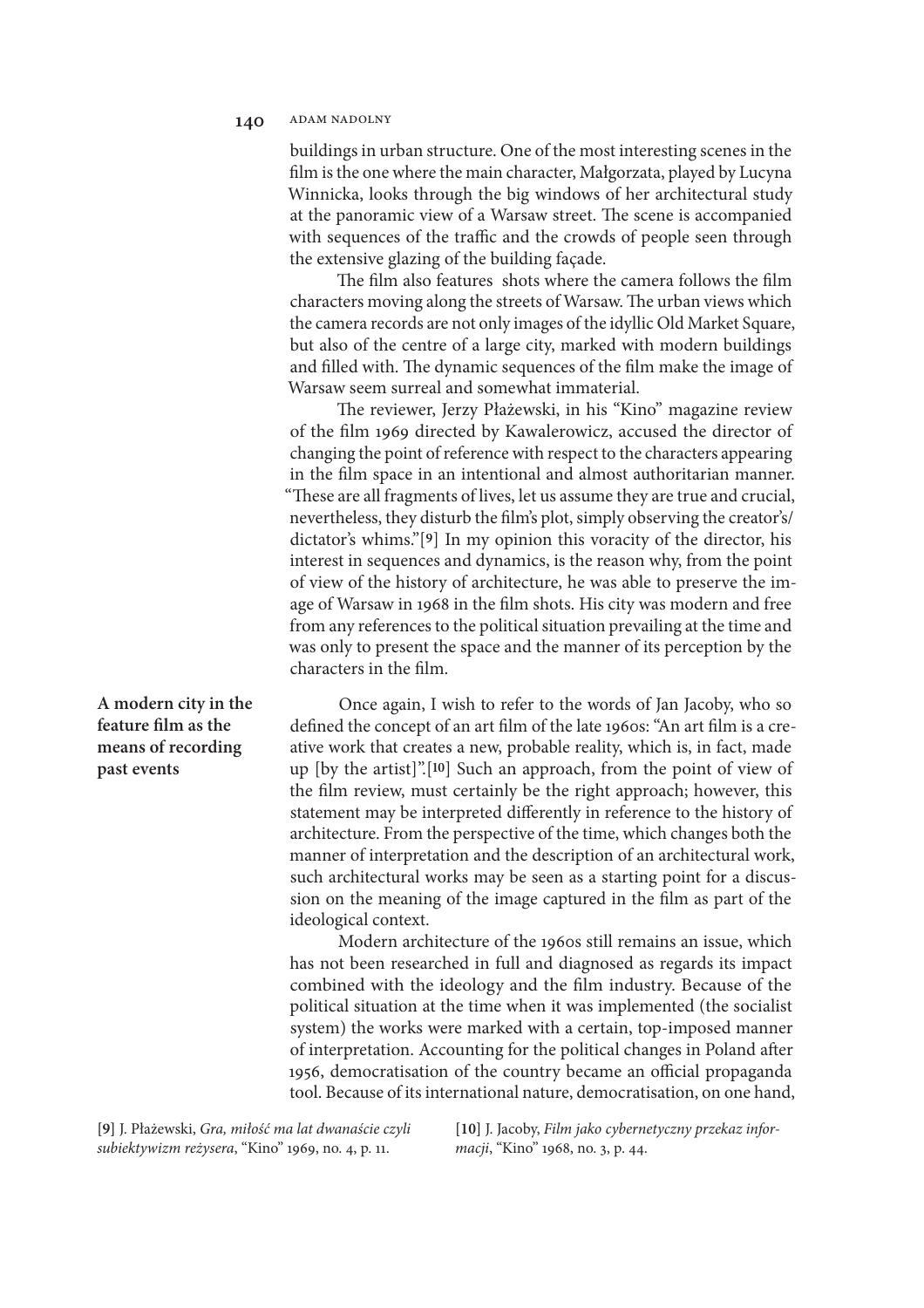

served as a link to western architecture, and, on the other hand, its internal impact focused on the use of the spatial and visual assets as a tool of the propaganda of success to present a positive image of the system to the citizens in Poland and also to foreigners.

The image of modern architecture and the city/town in Polish feature flms of the times was focused on only presenting is positive spatial, visual and economic aspects. The feature film in the 1960s, as a means of public media, became an ideal medium to show the modernity in Poland epitomised by new, modern buildings. The feature flms of this period constitute ideal research material, representing and encapsulating the atmosphere of the times seen through the perspective of modernity recorded in flm shots.

Il. 2. Main characters of the flm entitled *Do widzenia, do jutra* [See You Tomorrow] against the background of the reconstructed Old Town in Gdańsk. 1-F-2111-83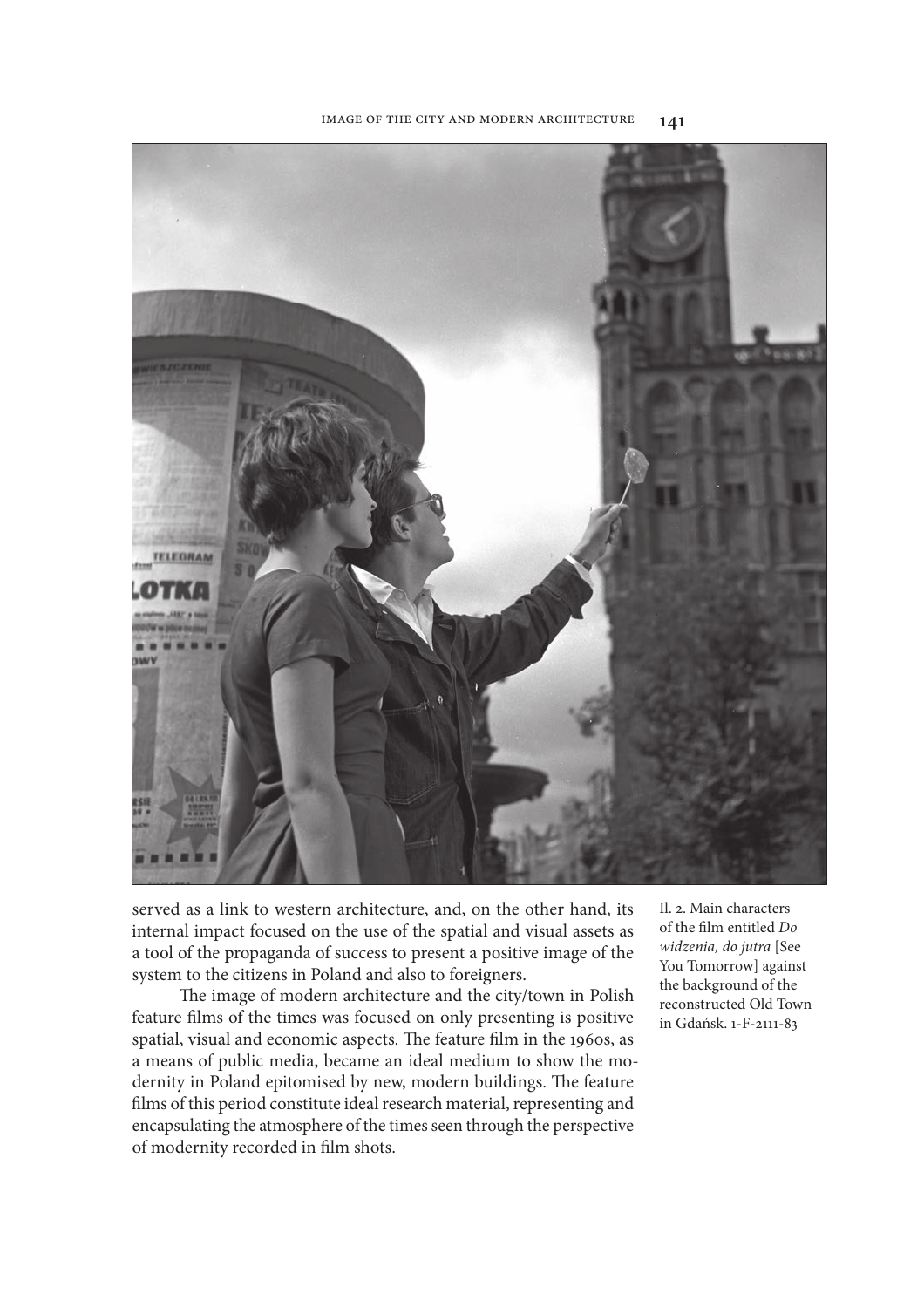In this case, I must partly agree with the statement of Alicja Helman referring to the manner in which Polish flm directors presented the reality of the 1960s: "Because our creative artists cannot synthesise the contemporary times or they can but do so only too rarely".[**11**] Of course, this synthesis of contemporary times perceived by a reviewer in the late 1960s mainly referred to the psychological layer of Polish flm. From the viewpoint of research into the history of architecture and urban planning of the time, the past and previous times were properly captured. Being a historical source, flm may serve as perfect research material, especially in the area of architecture and urban planning. It may also be deemed as a source of documentation pertaining to the architectural activities then undertaken in Poland.

A still, 2-D picture of the architecture of the time published in a magazine or in a book is a valuable source of knowledge; however, a 3-D motion picture provides a totally diferent perspective of perception. It must be added, here, that as early as in the 1930s, Le Corbusier, the great architect of modernism, recorded his work in flms. By doing this, he attempted to present the multidimensional image of this work.. A certain drawback of such a presentation was the author's imposed vision of the modern work seen from one perspective only.

Polish urban planning and architecture of the post-war period has been a frequent topic of research works and scientifc theses in recent decades. Architectural historians try to work out an unambiguous diagnosis of that period from the contemporary point of view. Respective periods of architectural activities afer 1945 are typically divided into periods corresponding to the historical periods. Thus, in the case here, the history of Polish post-war architecture and urban planning has been divided into the period of the reconstruction of Poland spanning from 1945 to 1956 and the period of 'small stabilisation' and the return to modernism in the years 1956–1968. Another period, from 1968 to 1980, was the period of the political and architectural transformations brought about by social movements in order to produce a more democratic system in Poland. The last period within the framework of the research, which covered the years 1980–1989, was the period when the aforesaid creative opinions needed to face the difficult reality of the crisis of the Polish People's Republic in decline.

From the viewpoint of today's research, the period from 1956 to 1968 was the most interesting and prolifc in the history of the postwar architecture in Poland. Another attempt to transform Poland into a more democratic country, afer the years of the Stalinist terror, resulted in a burst of new ideas and concepts in the feld of architecture and urban planning. Many of the creative minds of the time referred to the achievements of post-war modernism and similar movements; however, the distinguishing feature of their works was the social, political,

**[11]** A. Helman, *Wymiar naszych spraw*, "Kino" 1968, no. 7, p. 6.

**Feature flm as research material into the Polish urban planning and architecture of the 1960s**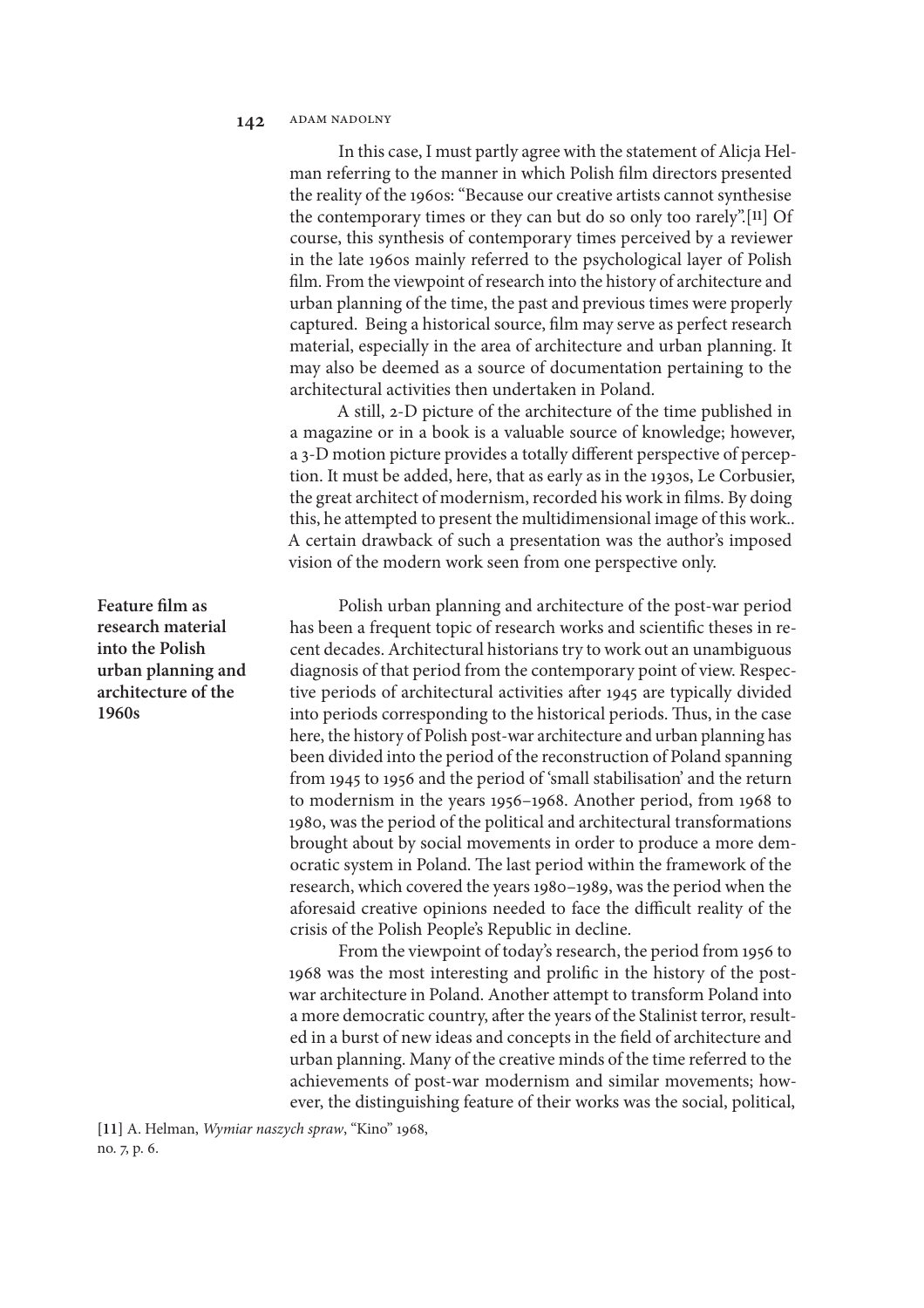economic and creative context of Poland in the 1960s. Receptiveness to new trends enabled many to create outstanding works, whose spatial and ideological quality is comparable to the artistic achievements in other European countries.

In my opinion, the flm image is a valuable element of research material for an architectural historian, which may supplement the history of a particular architectural or urban planning work in many instances. To confrm the conclusions in this respect, I would quote the words of Alicja Helman "Making a flm in a contemporary setting, you become either the chronicler of the everyday routine […] or a sui generis bard, a man of knowledge ahead of the times he lives in, generalising and systematising the processes and development routes".[**12**] In my opinion, these words accurately refect the intentions that guided the considerations here. For the architectural historian in Poland, the feature flm has become a meaningful research element, which can broaden, and in some cases even verify, the available knowledge on the history of Polish architecture in the most recent period. The feature flm, showing daily life, inherently diagnosed the multi-layered reality. Urban planning and architecture were components of this reality. The considerations in this article have focused on the feature flm. One cannot, however, forget about the role other genres played in the recording of the image of modern architecture and urban planning, such as the documentary or educational flm. Both of these flm genres contain motion pictures worth researching in more detail.

The examples of such images documenting the achievements of modernism in European countries, which, for political and cultural reasons, appealed to the people in Poland in the period subject to analysis here, shall defnitely include the flms of Mieczysław Wiesiołek focused on modern French architecture[**13**] of 1956 and modern Italian architecture<sup>[14]</sup> of 1958. These images were to familiarise Polish viewers, not just architects, with the achievements of modern architectural trends. In my opinion, these flms have become a valuable source of knowledge about contemporary European modernism.

Educational flms, made e.g. in Wytwórnia Filmów Oświatowych [Educational Film Studio] in Łódź, can, in my view, serve as another path of research focused on historical as well as on modern architecture. An extensive catalogue of such flms includes both the flms focused on the historical as well as on the modern architecture in Poland. Some flms in the studio library are clearly dedicated to the image of the Polish towns. One such flm is entitled *Pozna*ń *– the city of commerce and industry* directed by Wiesław Drymer in 1966, where he recorded the image of Poznań as an example of a city which, on the one hand, is modern and international (because of the International Fairs held there) and, on the other hand, old and historical. This film shows a number

**[12]** Ibidem, p. 6.

**[13]** M. Wiesiołek, *Contemporary French architecture*, made in 1956.

**[14]** Idem, *Notatki o nowej architekturze W*ł*och*, made in 1958.